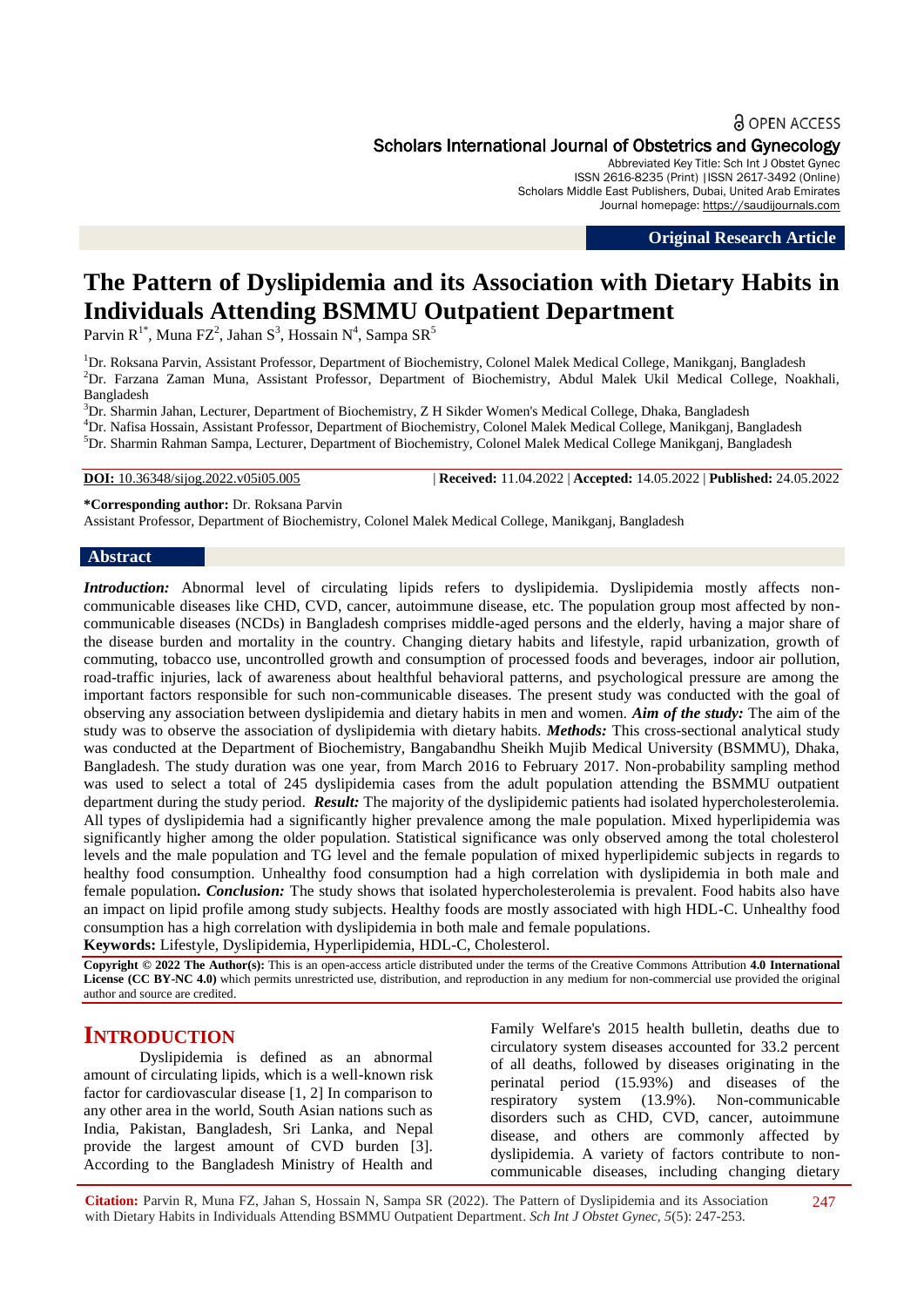habits and lifestyles, rapid urbanization, increased commuting, tobacco use, uncontrolled growth and consumption of processed foods and beverages, indoor air pollution, road traffic injuries, a lack of awareness about healthy behavioral patterns, and psychological stress [4]. Dyslipidemia is defined as high total cholesterol and high LDL-C levels, low HDL-C levels, and hypertriglyceridemia, either alone or in combination. The "Dyslipidemic Triad" is characterized by hypertriglyceridemia, low HDL-C, and tiny, dense LDL-C. They have been dubbed "atherogenic dyslipidemia" or "atherogenic lipoprotein profile" because they are biologically connected [5]. In industrialized nations, this dyslipidemia pattern has been linked to T2DM and cardiovascular disease [6]. The TC/HDL-C and LDL-C/HDL-C ratios are referred to as atherogenic indicators. Islam and others showed this. 9% had a high TC, 8.8% had a low HDL-C, and 15.7% had a high LDL-C [7]. Furthermore, among the sub-urban Bangladeshi population, 17.8% had high TG and 2% had extremely high TG. Dyslipidemia is a key factor in the progression of cardiovascular disease, which is now the leading cause of mortality in both developed and developing nations, including Bangladesh [8]. Nutrition, lifestyle, demographic shifts, increasingly poor diets, and physical inactivity are all contributing to rising dyslipidemia in South Asia [9]. The major risk factor for dyslipidemia is a diet heavy in fat, carbohydrates, and calories. Sedentary behavior and lack of physical exercise as a result of technological advancements are important factors in the development of dyslipidemia. Smoking has a significant deleterious impact on HDL-C levels. Dyslipidemia is also caused by irregular day-night sleep patterns and daily stress [7]. Moghadashi *et al*. found a negative association between the overall score of Breslow's lifestyle index and TC, LDL-C, and TG in their study [10]. This meant that people who lived unhealthy lives had greater levels of dyslipidemia. The same research found that a highfat diet is one of the primary causes of dyslipidemia in their community [10]. So it is currently recommended that individuals with dyslipidemia be targeted for therapeutic lifestyle changes, which consist mainly of increases in physical activity and having a healthy diet [11]. The aim of the present study was to observe and evaluate the association of dyslipidemia in patients with their dietary habits, both healthy and unhealthy.

# **OBJECTIVE**

# **General Objective**

 To observe the association of dyslipidemia with dietary habits.

#### **Specific Objectives**

- To evaluate the association between consumption of healthier foods and different types of dyslipidemia.
- To evaluate the association between consumption of less healthy foods and different types of dyslipidemia.

# **METHODS**

This cross-sectional analytical study was conducted at the Department of Biochemistry and Molecular Biology, Bangabandhu Sheikh Mujib Medical University (BSMMU), Dhaka, Bangladesh. The study duration was one year, from March 2016 to February 2017. Non-probability sampling method was used to select a total of 245 dyslipidemia cases from the adult population attending the BSMMU outpatient department during the study period. The initial sample size was 510, which contained both normolipidemic and dyslipidemic cases, among whom 48% were dyslipidemic cases. The participants were selected following the inclusion and exclusion criteria and informed written consent was obtained from each participant prior to their admission to the study. Ethical approval was also obtained from the ethical review committee of the study hospital. Dyslipidemia was defined as having at least one of the following: high TC, high LDL-C, low HDL-C, and high TG. A structured questionnaire and data collection sheet were prepared for the purpose of the study, which included all the variables of interest. Fasting blood samples were collected from study subjects to estimate the serum TC, TG, and HDL-C. Diet was assessed using a 13-item food-frequency questionnaire. Collected data was checked and edited and then processed with the help of the software Statistical Package for Social Sciences (SPSS) program.

#### **Inclusion Criteria**

- Age between 20-60 years.
- Only dyslipidemia cases
- Patients who had given consent to participate in the study.

# **Exclusion Criteria**

- Mentally ill.
- Unable to answer the criteria question.
- Chronic liver disease
- Chronic renal disease
- Regular medication for dyslipidemia for the last 3 months
- Acute or chronic infection
- Pregnancy
- Malignancy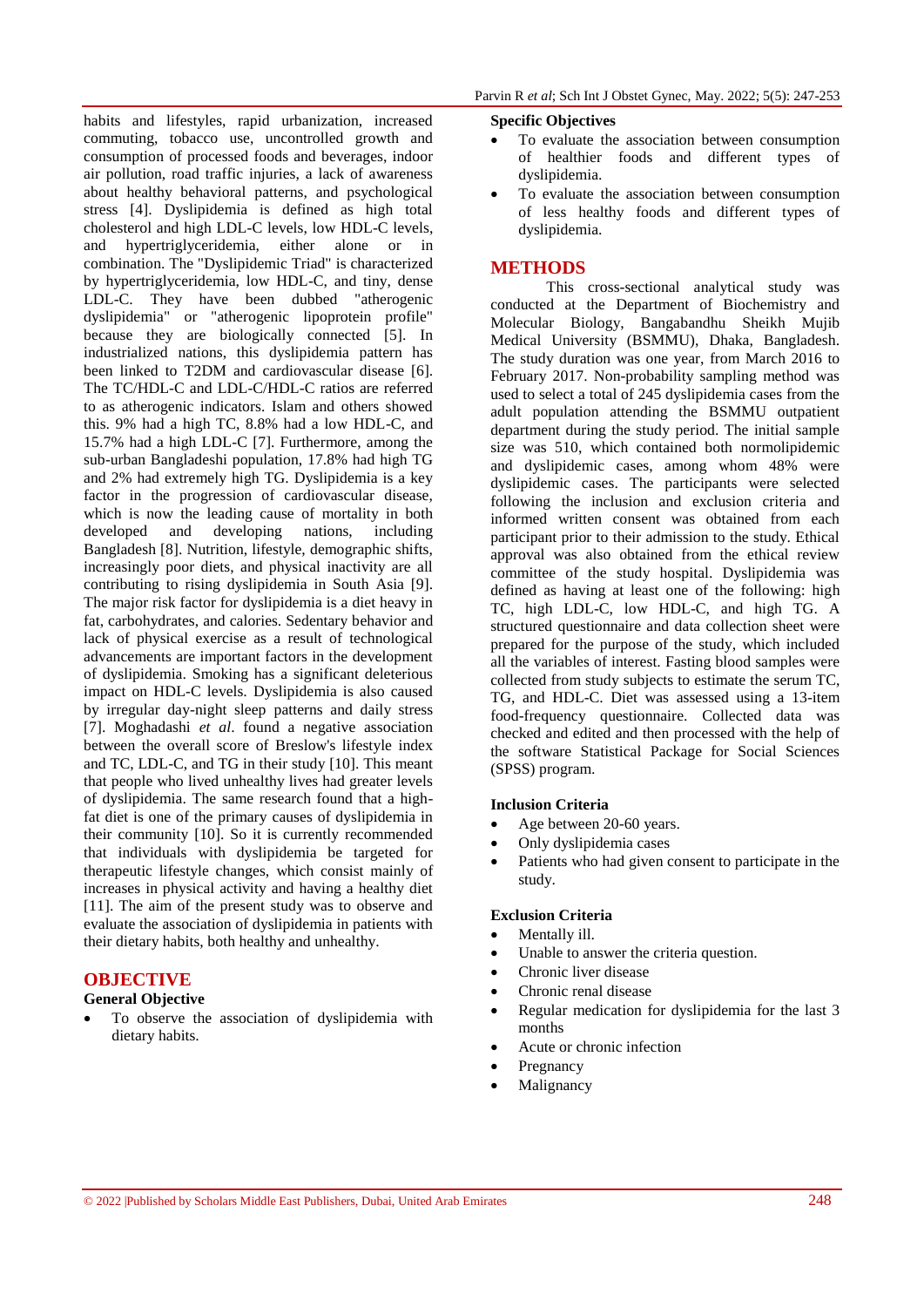# **RESULTS**

| Table-1: Distribution of study subjects according to libid disorder pattern (N=245) |               |                    |
|-------------------------------------------------------------------------------------|---------------|--------------------|
| Pattern of dyslipidemia                                                             | Frequency (n) | Percentage $(\% )$ |
| Isolated hypercholesterolemia                                                       | 99            | 40.41%             |
| Isolated hypertriglyceridemia                                                       | 78            | 31.84%             |
| Mixed hyperlipidemia                                                                | -68           | 27.76%             |
|                                                                                     |               |                    |

**Table-1: Distribution of study subjects according to lipid disorder pattern (N=245)**

Among the total 245 dyslipidemia patients, a majority (40.41%) had isolated hypercholesterolemia,

31.84% had isolated hypertriglyceridemia, and the remaining 27.76% had mixed hyperlipidemia.

| Age       | <b>Isolated hyper</b>   | $66n$ <sup>39</sup> | <b>Isolated hyper</b>   | $\mathbf{G}_{\mathbf{D}}$ | <b>Mixed hyper</b> | $\binom{6}{1}$ |
|-----------|-------------------------|---------------------|-------------------------|---------------------------|--------------------|----------------|
|           | cholesterolemia $(\% )$ |                     | triglyceridemia $(\% )$ |                           | lipidemia $(\% )$  |                |
| $20 - 40$ | 19.3                    | >0.05               | 13.8                    | < 0.05                    | 12.2               | < 0.05         |
| 41-60     | 19.6                    |                     | 18.7                    |                           | 16.4               |                |

The participants were divided into two primary age groups, 20-40 years and 41-60 years. Isolated hypercholesterolemia did not show a significant difference between the two age groups but isolated

hypertriglyceridemia and mixed hyperlipidemia were higher in the advanced age group than younger, which were statistically significant.

# **Table-3: Distribution of study subjects according to the pattern of dyslipidemia and sex (N=245)**

| <b>Sex</b> | <b>Isolated hyper</b><br>Cholesterolemia (%) | 66n    | <b>Isolated hyper</b><br>Triglyceridemia $(\% )$ | $66n$ <sup>39</sup> | <b>Mixed hyper</b><br>lipidemia $(\% )$ | $66n$ <sup>39</sup> |
|------------|----------------------------------------------|--------|--------------------------------------------------|---------------------|-----------------------------------------|---------------------|
| Male       | າາ າ<br>LL.L                                 |        | 21.8                                             |                     | 18.5                                    | < 0.05              |
| Female     | 18.5                                         | < 0.05 | 10.3                                             | < 0.05              | O <sub>7</sub><br>$\mathbf{O}$ .        |                     |

The table showed the different patterns of dyslipidemia and their frequency in both sexes. It was

observed that male prevalence was higher in all types of dyslipidemia, which was statistically significant.

| Table-4: Correlation of blood lipid profile and "more healthy" food consumption pattern in subjects with isolated |  |
|-------------------------------------------------------------------------------------------------------------------|--|
| hypercholesterolemia                                                                                              |  |

|                    |             | <b>Total cholesterol</b> |               |              | HDL-C        |              |          |              | $LDL-C$     |              |          |              |              | Triglyceride |          |              |
|--------------------|-------------|--------------------------|---------------|--------------|--------------|--------------|----------|--------------|-------------|--------------|----------|--------------|--------------|--------------|----------|--------------|
| More healthy foods | <b>Male</b> |                          | <b>Female</b> |              | <b>Male</b>  |              | Female   |              | <b>Male</b> |              | Female   |              |              | <b>Male</b>  |          | Female       |
|                    | r           | $\mathbf{p}$             | r             | $\mathbf{p}$ | $\mathbf{r}$ | $\mathbf{p}$ | r        | $\mathbf{p}$ | r           | $\mathbf{p}$ | r        | $\mathbf{p}$ | $\mathbf{r}$ | $\mathbf{D}$ | r        | $\mathbf{p}$ |
| <b>Bread</b>       | $-0.103$    | 0.450                    | $-0.034$      | 0.828        | 0.100        | 0.462        | $-0.016$ | 0.918        | $-0.156$    | 0.255        | 0.052    | 0.742        | 0.066        | 0.630        | $-0.159$ | 0.309        |
| <b>Chicken</b>     | $-0.044$    | 0.747                    | 0.010         | 0.948        | $-0.095$     | 0.484        | $-0.226$ | 0.146        | $-0.053$    | 0.701        | 0.087    | 0.578        | 0.180        | 0.183        | 0.069    | 0.662        |
| Fish               | $-0.017$    | 0.901                    | $-0.271$      | 0.079        | $-0.076$     | 0.580        | $-0.136$ | 0.383        | 0.023       | 0.865        | $-0.267$ | 0.084        | $-0.024$     | 0.859        | 0.020    | 0.898        |
| Egg                | 0.060       | 0.662                    | 0.221         | 0.154        | 0.070        | 0.606        | 0.090    | 0.568        | 0.045       | 0.745        | 0.256    | 0.097        | 0.082        | 0.547        | 0.072    | 0.647        |
| <b>Milk</b>        | $-0.050$    | 0.715                    | 0.178         | 0.255        | 0.021        | 0.876        | 0.026    | 0.869        | $-0.036$    | 0.797        | 0.128    | 0.414        | $-0.119$     | 0.382        | 0.132    | 0.400        |
| <b>Vegetables</b>  | 0.024       | 0.860                    | $-0.202$      | 0.195        | 0.019        | 0.887        | $-0.076$ | 0.629        | 0.037       | 0.790        | $-0.104$ | 0.506        | $-0.048$     | 0.723        | $-0.167$ | 0.283        |
| Fruits             | $-0.092$    | 0.501                    | $-0.251$      | $0.104$      | 0.002        | 0.987        | 0.122    | 0.437        | $-0.075$    | 0.586        | $-0.223$ | 0.150        | 0.071        | 0.605        | $-0.251$ | $0.104$      |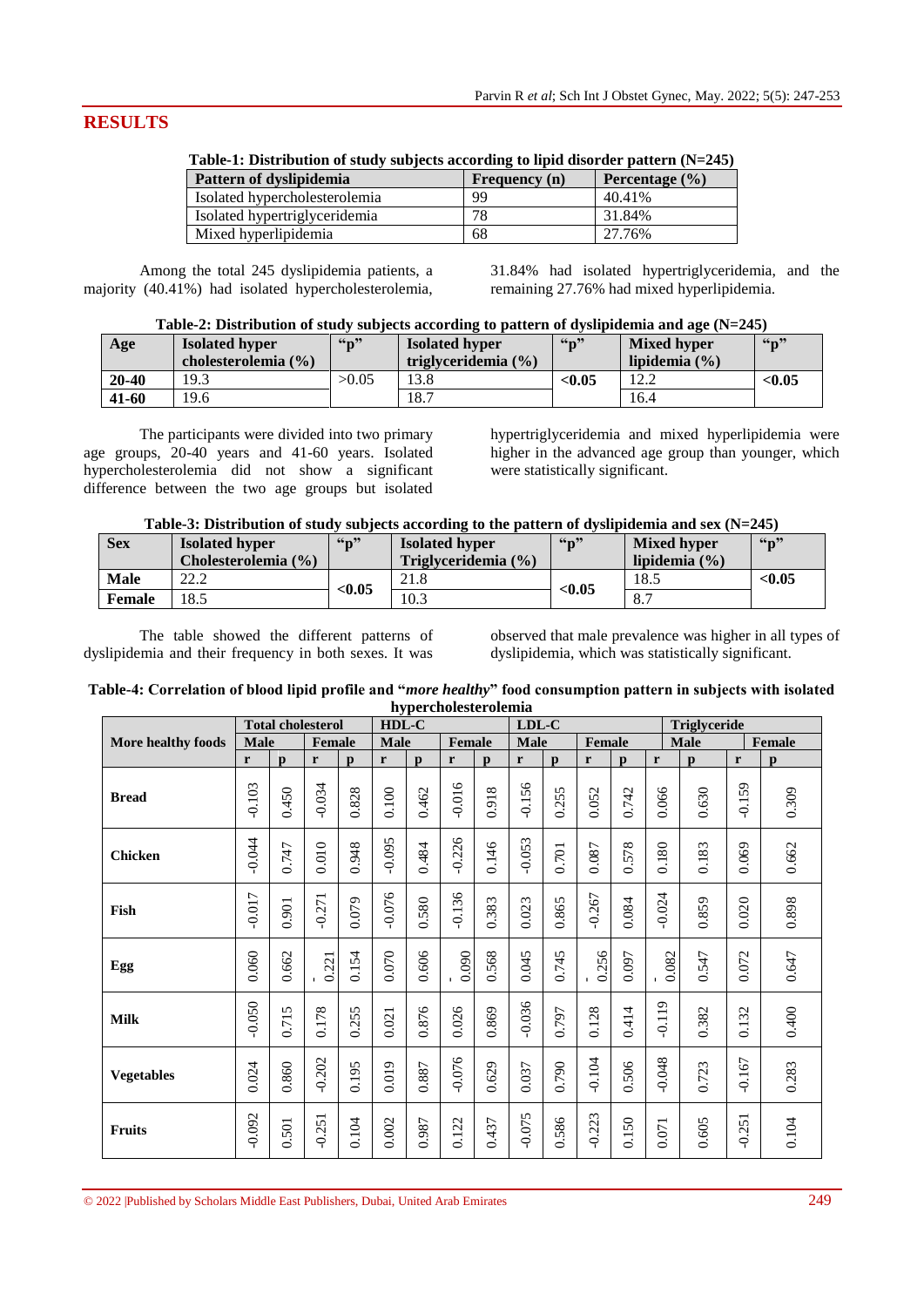Table 4 showed the correlation between the blood lipid profile and consumption of healthy food in subjects with isolated hypercholesterolemia. A negative correlation was observed between almost all the food categories and lipid profiles, but no significant association was found.

| Table-5: Correlation of blood lipid profile and " <i>more healthy"</i> food consumption pattern in subjects with isolated |
|---------------------------------------------------------------------------------------------------------------------------|
| hypertriglyceridemia                                                                                                      |

|                   | <b>Total cholesterol</b> |       |        |        | $HDL-C$    | $\sim$      |        |        | $LDL-C$ | <b>Triglyceride</b> |        |          |             |             |           |      |
|-------------------|--------------------------|-------|--------|--------|------------|-------------|--------|--------|---------|---------------------|--------|----------|-------------|-------------|-----------|------|
| More healthy      | <b>Male</b>              |       |        | Female |            | <b>Male</b> |        | Female |         | <b>Male</b>         | Female |          | <b>Male</b> |             | Female    |      |
| foods             |                          |       |        |        |            | D           |        | D      |         |                     |        |          |             | $\mathbf n$ |           |      |
| <b>Bread</b>      | $-0.084$                 | 0.541 | $-0.2$ | 0.35   | 17<br>O. I | 0.22        | $-0.2$ | 0.3    | $-0.1$  | 0.69                | $-0$   |          | $-0$        | $\theta$    | $-0$      | 0.32 |
| <b>Chicken</b>    | $-0.108$                 | 0.432 | $-0.2$ | 0.29   | $-0.1$     | 0.48        | $-0.2$ | 0.4    | $-0.1$  | 0.56                | $-0$   | $\Omega$ | $-0$        |             |           | 0.86 |
| Fish              | 0.125                    | 0.363 | $-0.1$ | 0.59   | 0.1        | 0.44        | $-0.1$ | 0.7    | 0.1     | 0.6                 | $-0$   |          | 0.2         |             | $ \Omega$ | 0.23 |
| <b>Egg</b>        | $-0.173$                 | 0.206 | $-0.1$ | 0.65   | 0.03       | 0.34        | $-0.1$ | 0.5    | $-0.2$  | 0.16                | $-0$   |          | $0.1\,$     |             |           | 0.93 |
| <b>Milk</b>       | $-0.019$                 | 0.893 | 0.07   | 0.75   | -0         | 0.79        | $-0.2$ | 0.4    | $-0.1$  | 0.66                |        |          | 0.2         |             |           | 0.36 |
| <b>Vegetables</b> | 0.315                    | 0.019 | $-0.3$ | 0.24   | $-0.1$     | 0.45        | $-0.1$ | 0.7    | 0.4     | 0.003               | $-0$   | $\Omega$ | $-0$        |             |           | 0.28 |
| <b>Fruits</b>     | $-0.009$                 | 0.95  | 0.2    | 0.37   | $-$ 0      | 0.79        | 0.18   | 0.4    | $-0$    | 0.87                |        |          | 0.1         |             |           | 0.32 |

Table 5 showed the correlation between the blood lipid profile and consumption of healthy food in subjects with isolated hypertriglyceridemia. A

significant positive correlation was observed among the male population with vegetables and total cholesterol levels, and between vegetables and LDL-C levels.

**Table-6: Correlation of blood lipid profile and "***more healthy"* **food consumption pattern in subjects with mixed hyperlipidemia**

| More              |             | <b>Total cholesterol</b> |               |              | $HDL-C$     |             |            |              | $LDL-C$     |       |        |              | <b>Triglyceride</b> |              |        |      |  |
|-------------------|-------------|--------------------------|---------------|--------------|-------------|-------------|------------|--------------|-------------|-------|--------|--------------|---------------------|--------------|--------|------|--|
| healthy           | <b>Male</b> |                          | <b>Female</b> |              | <b>Male</b> |             | Female     |              | <b>Male</b> |       | Female |              | <b>Male</b>         |              | Female |      |  |
| foods             | r           | $\mathbf n$              |               | $\mathbf{p}$ | r           | $\mathbf n$ | r          | $\mathbf{p}$ | r           | n     |        | $\mathbf{p}$ | r                   | $\mathbf{D}$ | r      | p    |  |
| <b>Bread</b>      | 0.137       | 0.357                    | $-0.14$       | 0.55         | 0.161       | 0.280       | 0.121      | 0.601        | $-0.11$     | 0.472 | 0.192  | 0.40         | 0.084               | 0.574        | 0.007  | 0.98 |  |
| <b>Chicken</b>    | 0.223       | 0.133                    | 0.294         | 0.20         | 0.272       | 0.064       | 0.004      | 0.988        | 0.286       | 0.057 | 0.08   | 0.73         | $-0.17$             | 0.252        | 0.353  | 0.12 |  |
| Fish              | 0.016       | 0.917                    | 0.015         | 0.95         | 0.073       | 0.624       | -<br>0.296 | 0.193        | $-0.09$     | 0.552 | 0.197  | 0.39         | 0.137               | 0.357        | 0.212  | 0.36 |  |
| Egg               | 0.018       | 0.904                    | 0.225         | 0.33         | 0.146       | 0.327       | 0.261      | 0.254        | $-0.02$     | 0.879 | 0.167  | 0.47         | $-0.01$             | 0.976        | 0.444  | 0.04 |  |
| <b>Milk</b>       | 0.014       | 0.923                    | 0.016         | 0.94         | 0.066       | 0.658       | 0.232      | 0.311        | 0.094       | 0.538 | 0.163  | 0.48         | $-0.16$             | 0.269        | 0.014  | 0.95 |  |
| <b>Vegetables</b> | 0.109       | 0.464                    | 0.046         | 0.84         | 0.095       | 0.523       | 0.282      | 0.215        | $-0.07$     | 0.658 | 0.015  | 0.95         | 0.09                | 0.547        | 0.11   | 0.64 |  |
| <b>Fruits</b>     | 0.148       | 0.322                    | 0.02          | 0.93         | 0.028       | 0.851       | 0.073      | 0.753        | 0.152       | 0.319 | 0.159  | 0.49         | 0.124               | 0.404        | 0.029  | 0.9  |  |

Table 6 showed the correlation between the blood lipid profile and consumption of healthy food in subjects with mixed hyperlipidemia. Here, a significant negative correlation was observed between female triglyceride levels and egg consumption.

**Table-7: Correlation of blood lipid profile and** *"less healthy"* **food consumption pattern in male subjects with isolated hypercholesterolemia**

|                                |             | <b>Total cholesterol</b> |                                   |       | $HDL-C$ |       |                                   |       | $LDL-C$ |       |        |       | <b>Triglyceride</b> |       |        |       |
|--------------------------------|-------------|--------------------------|-----------------------------------|-------|---------|-------|-----------------------------------|-------|---------|-------|--------|-------|---------------------|-------|--------|-------|
| <b>Unhealthy</b>               | <b>Male</b> |                          | Female                            |       | Male    |       | Female                            |       | Male    |       | Female |       | <b>Male</b>         |       | Female |       |
|                                | r           | D                        |                                   |       |         |       |                                   |       | r       | р     |        |       |                     |       |        | p     |
| <b>Red meat</b>                | 0.188       | 0.166                    | 0.047                             | 0.763 | 0.009   | 0.949 | 0.068                             | 0.666 | 0.218   | 0.110 | 0.074  | 0.638 | 0.138               | 0.309 | 0.081  | 0.604 |
| Cake                           | 0.122       | 0.370                    | 0.027                             | 0.862 | 0.106   | 0.435 | $\overline{\phantom{0}}$<br>0.030 | 0.850 | 0.104   | 0.449 | 0.083  | 0.596 | 0.173               | 0.202 | 0.235  | 0.130 |
| Soft<br>drinks                 | 0.048       | 0.727                    | 0.044                             | 0.777 | 0.162   | 0.233 | 0.216                             | 0.164 | 0.060   | 0.661 | 0.107  | 0.494 | 0.063               | 0.647 | 0.108  | 0.489 |
| <b>Chocolate</b>               | 0.161       | 0.237                    | 0.094                             | 0.550 | 0.186   | 0.171 | 0.040                             | 0.800 | 0.193   | 0.158 | 0.120  | 0.445 | 0.135               | 0.320 | 0.004  | 0.981 |
| Ice cream                      | 0.088       | 0.517                    | $\overline{\phantom{0}}$<br>0.123 | 0.432 | 0.218   | 0.106 | $\overline{\phantom{0}}$<br>0.100 | 0.522 | 0.081   | 0.555 | 0.067  | 0.670 | 0.164               | 0.228 | 0.062  | 0.691 |
| <b>Deep</b><br>fried<br>snacks | 0.094       | 0.492                    | 0.058                             | 0.714 | 0.109   | 0.423 | 0.117                             | 0.456 | 0.071   | 0.608 | 0.107  | 0.497 | 0.016               | 0.908 | 0.031  | 0.842 |

We found a negative correlation of HDL-C with cake, chocolate, ice cream, and deep-fried snacks among the male population but did not show statistical

significance. No significant association was found among the female population in many instances.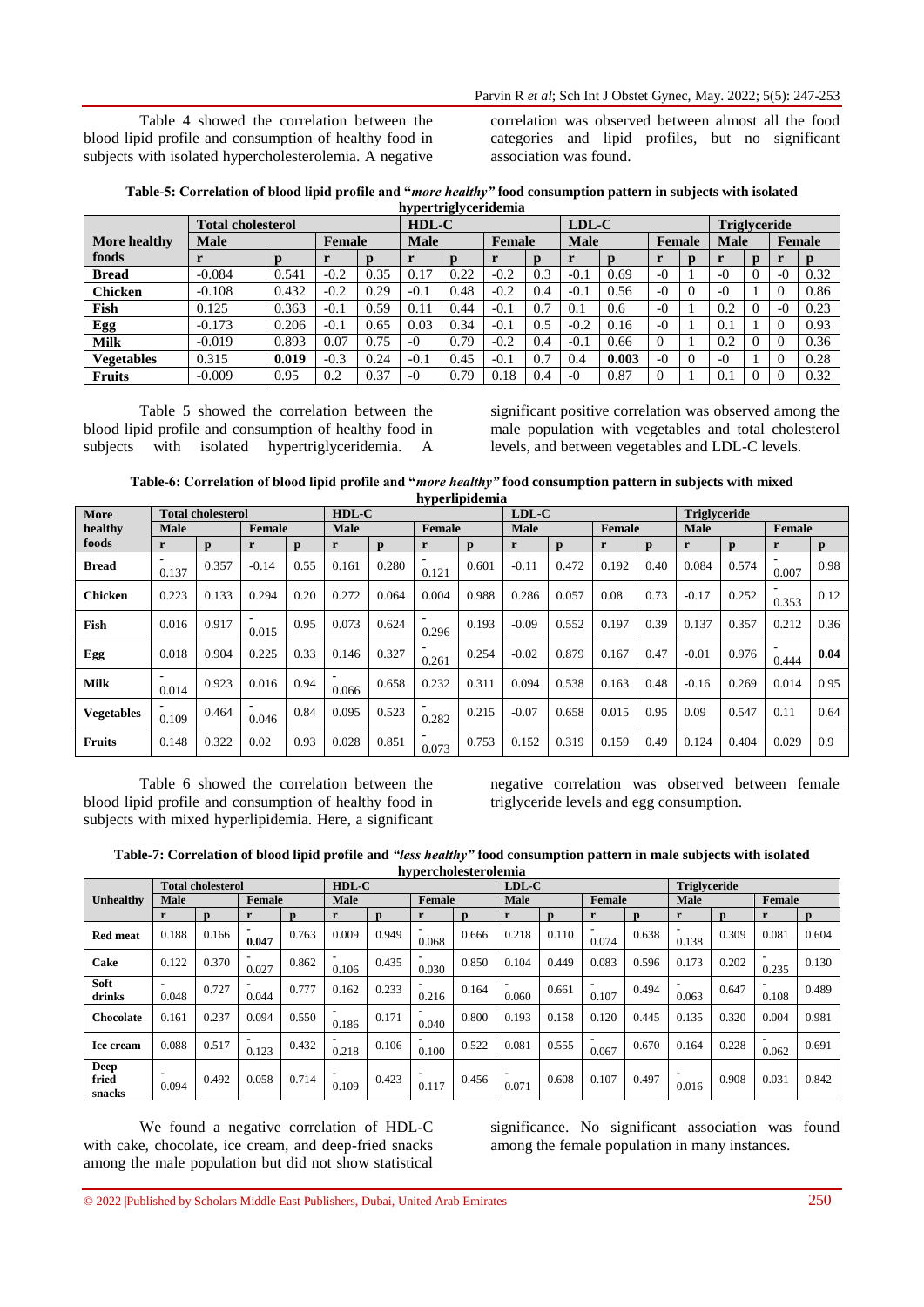|                      |             |              | <b>Total cholesterol</b> |              | HDL-C        |              |          |              | $LDL-C$     |              |          |              | <b>Triglyceride</b> |              |              |              |
|----------------------|-------------|--------------|--------------------------|--------------|--------------|--------------|----------|--------------|-------------|--------------|----------|--------------|---------------------|--------------|--------------|--------------|
| Unhealthy            | <b>Male</b> |              | Female                   |              | <b>Male</b>  |              | Female   |              | <b>Male</b> |              | Female   |              | <b>Male</b>         |              | Female       |              |
|                      | r           | $\mathbf{p}$ | r                        | $\mathbf{p}$ | $\mathbf{r}$ | $\mathbf{p}$ | r        | $\mathbf{p}$ | r           | $\mathbf{p}$ | r        | $\mathbf{D}$ | $\mathbf{r}$        | $\mathbf{p}$ | $\mathbf{r}$ | $\mathbf{p}$ |
| <b>Red meat</b>      | 0.080       | 0.564        | $-0.013$                 | 0.952        | $-0.008$     | 0.953        | $-0.347$ | $0.104$      | 0.159       | 0.261        | 0.061    | 0.781        | $-0.104$            | 0.450        | $-0.079$     | 0.721        |
| Cake                 | $-0.122$    | 0.374        | 0.131                    | 0.550        | 0.002        | 0.991        | $-0.074$ | 0.737        | $-0.056$    | 0.692        | 0.182    | 0.407        | $-0.125$            | 0.362        | $-0.099$     | 0.652        |
| Soft drinks          | 0.020       | 0.883        | 0.462                    | 0.026        | $-0.115$     | 0.403        | 0.055    | 0.802        | $-0.013$    | 0.924        | 0.504    | 0.014        | 0.041               | 0.769        | $-0.067$     | 0.760        |
| Chocolate            | $-0.149$    | 0.279        | $-0.182$                 | 0.406        | $-0.226$     | 0.097        | $-0.233$ | 0.307        | $-0.187$    | 0.185        | $-0.077$ | 0.727        | 0.109               | 0.427        | $-0.246$     | 0.258        |
| Ice cream            | 0.013       | 0.925        | 0.105                    | 0.632        | $-0.105$     | 0.444        | 0.156    | 0.478        | $-0.015$    | 0.918        | 0.106    | 0.631        | 0.140               | 0.307        | $-0.052$     | 0.814        |
| Deep fried<br>snacks | $-0.288$    | 0.033        | 0.125                    | 0.569        | $-0.173$     | 0.206        | $-0.196$ | 0.370        | $-0.266$    | 0.056        | 0.163    | 0.459        | $-0.030$            | 0.825        | $0.007\,$    | 0.976        |

**Table-8: Correlation of blood lipid profile and** *"less healthy"* **food consumption pattern in male subjects with isolated hypertriglyceridemia**

A correlation between blood lipid profile and less healthy food consumption pattern in male isolated hypertriglyceridemic subjects was observed. A negative relationship between TC and deep-fried snacks was found here among the male which was statistically significant. A statistically significant positive correlation between soft drinks with TC and LDL-C in female isolated hypertriglyceridemic subjects was observed.

| Table-9: Correlation of blood lipid profile and "less healthy" food consumption pattern in male subjects with |
|---------------------------------------------------------------------------------------------------------------|
| mixed hyperlipidemia                                                                                          |

|                    | <b>Total cholesterol</b> |              |               |       | $v \sim 1$<br>HDL-C |              |               |              | LDL-C        |              |               |              |       | <b>Triglyceride</b> |          |              |
|--------------------|--------------------------|--------------|---------------|-------|---------------------|--------------|---------------|--------------|--------------|--------------|---------------|--------------|-------|---------------------|----------|--------------|
| Unhealthy          | <b>Male</b>              |              | <b>Female</b> |       | <b>Male</b>         |              | <b>Female</b> |              | <b>Male</b>  |              | <b>Female</b> |              |       | <b>Male</b>         | Female   |              |
|                    | r                        | $\mathbf{p}$ | r             | p     | r                   | $\mathbf{p}$ | r             | $\mathbf{p}$ | $\mathbf{r}$ | $\mathbf{p}$ | $\mathbf r$   | $\mathbf{p}$ | r     | $\mathbf{p}$        | r        | $\mathbf{p}$ |
| <b>Red meat</b>    | $-0.069$                 | 0.645        | $-0.168$      | 0.466 | $-0.038$            | 0.798        | 0.229         | 0.319        | $-0.018$     | 0.907        | $-0.116$      | 0.616        | 0.005 | 0.972               | 0.210    | 0.361        |
| Cake               | $-0.165$                 | 0.266        | $-0.139$      | 0.547 | $-0.069$            | 0.645        | $-0.019$      | 0.935        | $-0.082$     | 0.594        | 0.183         | 0.427        | 0.152 | 0.307               | $-0.099$ | $0.671\,$    |
| <b>Soft drinks</b> | $-0.071$                 | 0.633        | $-0.015$      | 0.947 | 0.003               | 0.984        | 0.164         | 0.477        | $-0.146$     | 0.340        | 0.306         | 0.177        | 0.203 | 0.171               | $-0.019$ | 0.934        |
| Chocolate          | $-0.314$                 | 0.032        | 0.065         | 0.779 | $-0.152$            | 0.309        | $-0.092$      | 0.691        | $-0.280$     | 0.063        | 0.357         | 0.112        | 0.033 | 0.824               | 0.094    | $0.687\,$    |
| Ice cream          | $-0.288$                 | 0.049        | 0.193         | 0.401 | $-0.330$            | 0.023        | $-0.034$      | 0.884        | $-0.186$     | 0.221        | 0.604         | 0.004        | 0.104 | 0.485               | $-0.115$ | 0.620        |
| Deep fried snacks  | 0.234                    | 0.113        | $-0.116$      | 0.618 | 0.161               | 0.280        | 0.031         | 0.185        | 0.221        | 0.144        | $-0.110$      | 0.633        | 0.130 | 0.385               | 0.188    | 0.415        |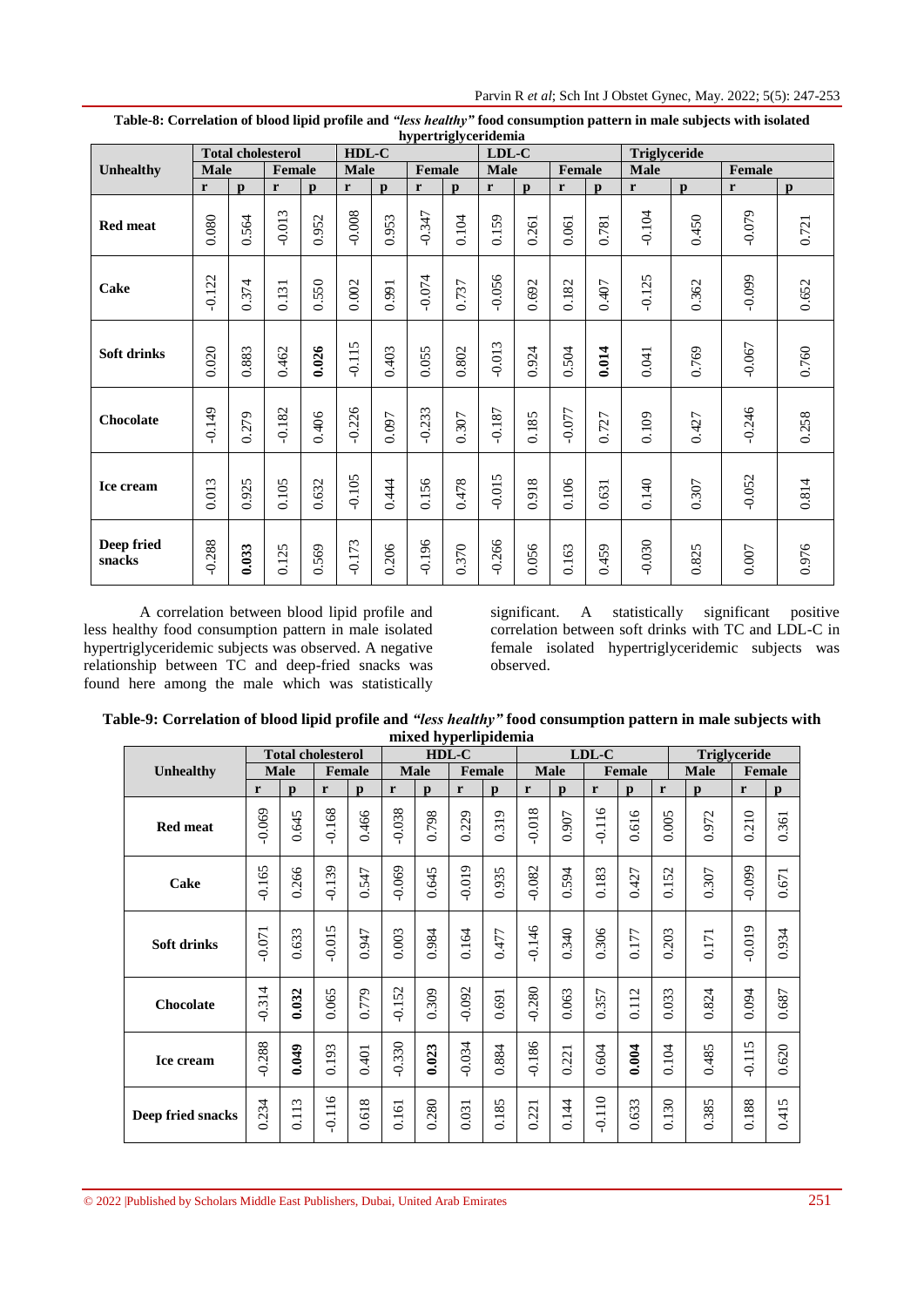Among the male population, a significant negative correlation between chocolate and total cholesterol was observed. A significant negative relationship between ice cream with TC and HDL-C was also observed among the male population. We found a significant positive relationship between ice cream and LDL-C in female mixed hyperlipidemic subjects.

# **DISCUSSION**

This cross-sectional study aimed to evaluate the pattern of dyslipidemia and its association with dietary habits in individuals attending the BSMMU outpatient department. The study showed the prevalence of hyperlipidemia and its association with dietary habits among participants. The study observed a rise in dyslipidemia subjects compared to previous studies. This rise in dyslipidemia cases can be attributed to the change in dietary habits of the present society [7]. Among the participants, isolated hypercholesterolemia was the most frequent among all, and mixed hyperlipidemia had the lowest prevalence of all hyperlipidemia. This result was supported by the findings of Islam *et al*., but contradictory results were also observed in another study where hypertriglyceridemia had a higher prevalence in both male and female populations [7, 10]. This difference was attributed to the difference in dietary habits between the two countries. The study also showed the age distribution of the participants and their association with the pattern of dyslipidemia. Among the different age groups, Isolated hypercholesterolemia did not show a significant difference between the two age groups, but isolated hypertriglyceridemia and mixed hyperlipidemia were found more in the older age group, which was significant. These findings were also supported by the findings of Islam *et al*. and were attributed to the older generation having less physical activities compared to the younger generation [7]. The male population had a greater prevalence of all three forms of dyslipidemia found in our study than the female population. This was most likely due to the male population's varied eating habits and excessive fat-rich food intake. Another possible explanation for the low incidence of female dyslipidemia patients is the presence of certain hormones seen in women under the age of 40 that reduce their chances of developing dyslipidemia. The patients' good eating habits were assessed using a 13 item food-frequency questionnaire developed by Soori *et al*. [12]. Our study found a significant negative correlation between bread consumption and total cholesterol and LDL, a significant negative correlation between chicken consumption and LDL in males, a significant negative correlation between egg consumption and HDL in males, and a significant positive correlation between milk and fruit with HDL-C and fruit with TG in males, and a significant positive correlation between vegetables and HDL in females. In females, there was also a substantial positive connection between fruits and total cholesterol and TG.

In addition, the study found a substantial negative link between veggies and total cholesterol and TG in men, as well as a significant negative correlation between LDL-C and chicken in men. In males, there were substantial negative associations between HDL-C with red meat, cake, and soft drinks, while in females, there were significant negative correlations between HDL-C and cake, soft drinks, chocolate, and deep-fried appetizers. Our study also found a strong positive link between TG and soft drinks, as well as a significant positive correlation between soft drinks and total cholesterol and HDL-C in females. Deep-fried foods, on the other hand, had a positive connection with total cholesterol in men. Chocolate and ice cream were shown to have a substantial positive link with total cholesterol in men, and a significant positive correlation with LDL-C in women. These findings were similar to those of another 2010 study, which found that unhealthy meals are the leading cause of dyslipidemia in both men and women [10].

#### *Limitations of The Study*

The study was conducted in a single hospital with a small sample size and only the adult population. So, the results may not represent the whole community.

### **CONCLUSION**

The study shows that isolated hypercholesterolemia is prevalent. Food habits also have an impact on lipid profile among study subjects. Healthy foods are mostly associated with high HDL-C. Unhealthy food consumption has a high correlation with dyslipidemia in both male and female populations.

**Funding:** No funding sources

**Conflict of interest:** None declared

**Ethical approval:** The study was approved by the Institutional Ethics Committee

# **REFERENCES**

- 1. Bays, H. E., Toth, P. P., Kris-Etherton, P. M., Abate, N., Aronne, L. J., Brown, W. V., ... & Samuel, V. T. (2013). Obesity, adiposity, and dyslipidemia: a consensus statement from the National Lipid Association. *Journal of clinical lipidology*, *7*(4), 304-383.
- 2. Miller, M. (2009). Dyslipidemia and cardiovascular risk: the importance of early prevention. *QJM: An International Journal of Medicine*, *102*(9), 657- 667.
- 3. Wasay, M., Khatri, I. A., & Kaul, S. (2014). Stroke in south Asian countries. *Nature reviews neurology*, *10*(3), 135-143.
- 4. Ministry of Health and Family Welfare, Bangladesh. (2015). Health Bulletin,114-123.
- 5. Jellinger, P. S., Smith, D. A., Mehta, A. E., Ganda, O., Handelsman, Y., Rodbard, H. W., ... &